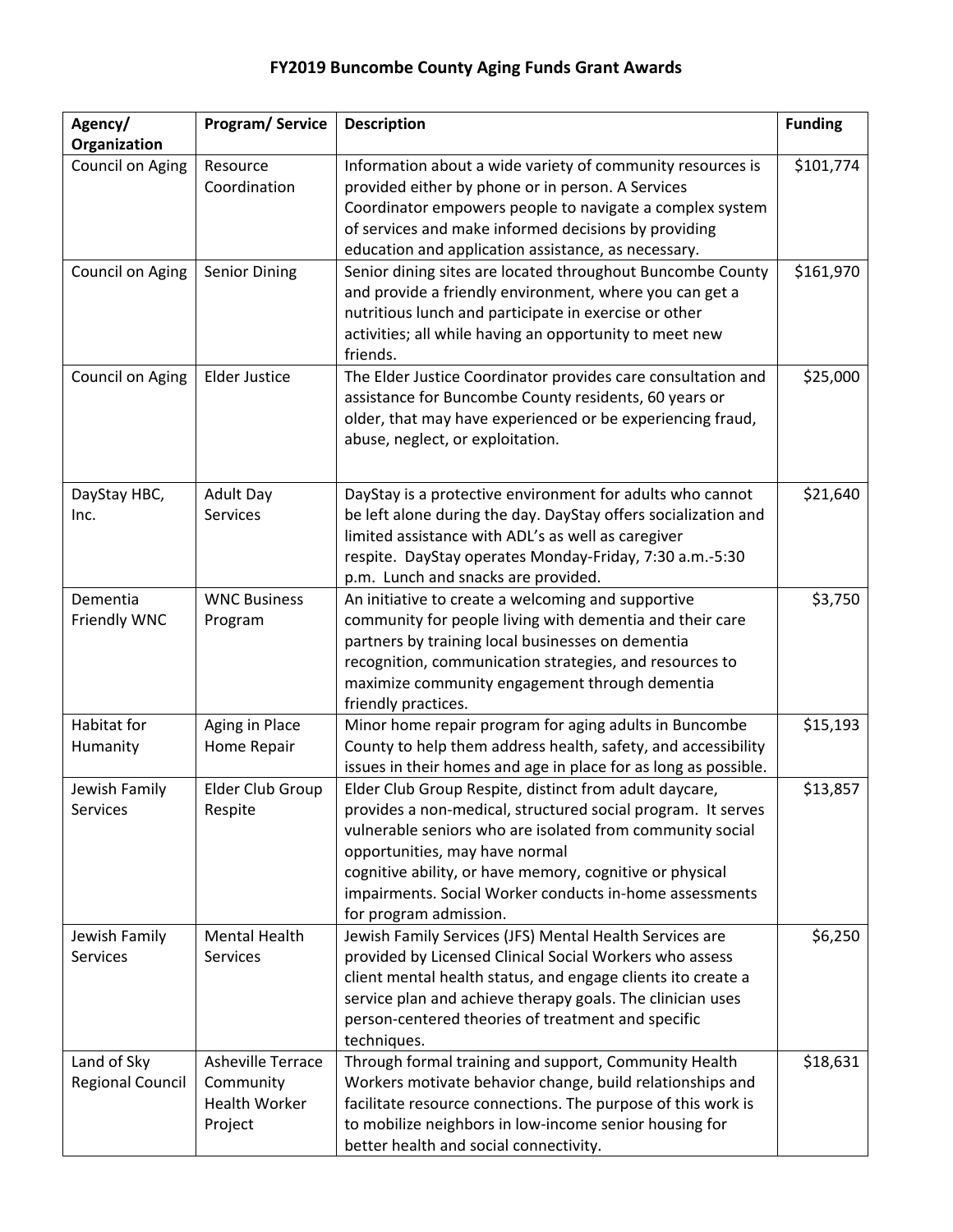| Land of Sky<br><b>Regional Council</b>        | Senior Tar Heel<br>Legislature                                                                   | To reimburse travel expenses for the Buncombe County<br>Senior Tar Heel Legislature Delegate to represent the county                                                                                                                                                                                                                                                                                     | \$65      |
|-----------------------------------------------|--------------------------------------------------------------------------------------------------|----------------------------------------------------------------------------------------------------------------------------------------------------------------------------------------------------------------------------------------------------------------------------------------------------------------------------------------------------------------------------------------------------------|-----------|
|                                               |                                                                                                  | at state meetings to advocate for the needs of older adults<br>and caregivers.                                                                                                                                                                                                                                                                                                                           |           |
| Land of Sky<br><b>Regional Council</b>        | <b>Buncombe</b><br><b>County Aging</b><br>Plan                                                   | To facilitate the implementation of the Buncombe County<br>Aging Plan, 2018-2022.                                                                                                                                                                                                                                                                                                                        | \$34,671  |
| Land of Sky<br><b>Regional Council</b>        | Lead Agency<br>Administration                                                                    | Administers the Home and Community Care Block Grant and<br>Buncombe County Aging Funds to include provider<br>orientation, monitoring, and technical assistance; monthly<br>reporting; and ensure the approved funding plan meets all<br>requirements as specified by the Division of Aging and Adult<br>Services.                                                                                       | \$30,000  |
| Meals on<br>Wheels                            | Home Delivered<br>Meals                                                                          | A non-profit, home delivered service for seniors, 60+ in age,<br>who are living alone, home-bound and having difficulty<br>cooking a meal for themselves.                                                                                                                                                                                                                                                | \$159,173 |
| MemoryCare                                    | Care<br>Management                                                                               | MemoryCare is a community-based nonprofit clinic<br>providing specialized medical care to older adults with<br>cognitive impairment and their families. Care teams support<br>caregivers with education, counseling, and improved access<br>to services, and provide community education.                                                                                                                | \$40,844  |
| Mountain<br>Housing<br>Opportunities,<br>Inc. | <b>Emergency Home</b><br>Repair                                                                  | The primary goal of the Emergency Home Repair Program is<br>to reduce the immediate threat to life, health and safety in<br>the homes owned and occupied by low-income people living<br>in Buncombe County.                                                                                                                                                                                              | \$52,094  |
| Mountain<br>Mobility                          | Medical &<br>General<br>Transportation                                                           | Buncombe County's community transportation system,<br>Mountain Mobility, provides safe and effective public<br>transportation services responsive to the needs of<br>Buncombe County residents. Mountain Mobility's medical<br>and general transportation programs provide older adults<br>access to transportation for medical and general purposes.                                                    | \$445,312 |
| MountainCare<br><b>Adult Day</b><br>Services  | Adult Day Care,<br>Adult Day Health,<br>General<br>Transportation                                | A non-profit providing services to families caring for an aging<br>or cognitively impaired adult, we provide day care, day<br>health, day and overnight respite services. Transportation<br>and financial support available. Our service is the antidote to<br>isolation, loneliness and caregiver burnout!                                                                                              | \$266,332 |
| OnTrack WNC                                   | <b>Silver Dollars:</b><br>Financial<br>Capabilities for<br>Older Adults,<br>Credit<br>Counseling | Silver Dollars supports older adults' financial well-being.<br>Using education, counseling, coaching, action plans and<br>supportive accountability, OnTrack's staff helps older adults<br>address financial crises, repay unsecured debt, learn money<br>management skills, improve credit, build savings, avoid<br>foreclosure and stabilize housing.                                                  | \$21,758  |
| OnTrack WNC                                   | <b>Benefits Check-</b><br>up and Social<br><b>Security Planning</b><br>Program                   | OnTrack staff will work with clients to: Conduct an<br>"Extended Benefits Check-up" with an online tool we<br>currently use with reverse mortgage clients; Understand<br>Social Security planning; Offer a concise document for clients<br>to use to consolidate the financial information their loved<br>ones need to know/do once the senior has passed away;<br>Provide guidance on documents needed. | \$5,000   |